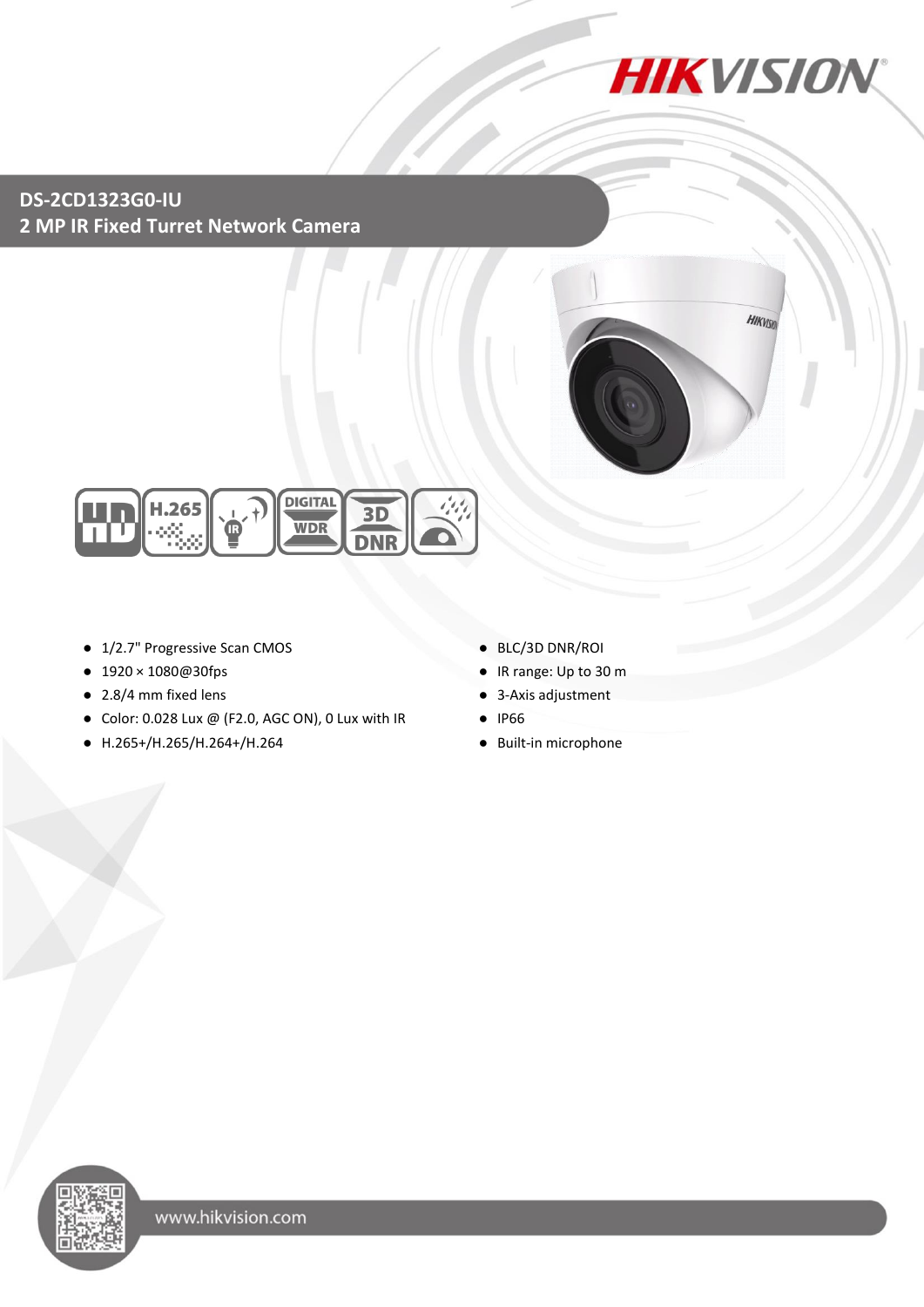

# **Specifications**

| Camera                   |                                                                                                                                 |  |
|--------------------------|---------------------------------------------------------------------------------------------------------------------------------|--|
| Image Sensor             | 1/2.7" Progressive Scan CMOS                                                                                                    |  |
| Min. Illumination        | Color: 0.028 Lux @ (F2.0, AGC ON), 0 Lux with IR                                                                                |  |
| Shutter Speed            | 1 s to 1/100,000 s                                                                                                              |  |
| Slow Shutter             | Yes                                                                                                                             |  |
| Day & Night              | IR Cut Filter                                                                                                                   |  |
| <b>WDR</b>               | <b>DWDR</b>                                                                                                                     |  |
| Angle Adjustment         | Pan: 0° to 360°, tilt: 0° to 75°, rotate: 0° to 360°                                                                            |  |
| Lens                     |                                                                                                                                 |  |
| Lens Type                | Fixed lens, 2.8/4 mm                                                                                                            |  |
| Aperture                 | F2.0                                                                                                                            |  |
| <b>FOV</b>               | 2.8mm: Horizontal FOV: 114°, vertical FOV: 62°, diagonal FOV: 135°                                                              |  |
|                          | 4 mm: Horizontal FOV: 86°, vertical FOV: 46°, diagonal FOV: 102°                                                                |  |
| Lens Mount               | M12                                                                                                                             |  |
| Illuminator              |                                                                                                                                 |  |
| IR Range                 | Up to 30 m                                                                                                                      |  |
| Wavelength               | 850 nm                                                                                                                          |  |
| <b>Video</b>             |                                                                                                                                 |  |
| Max. Resolution          | $1920 \times 1080$                                                                                                              |  |
| Main Stream              | 50Hz: 25fps (1920 × 1080, 1280 × 960, 1280 × 720)                                                                               |  |
|                          | 60Hz: 30fps (1920 × 1080, 1280 × 960, 1280 × 720)                                                                               |  |
| Sub Stream               | 50Hz: 25fps (640 × 480, 640 × 360, 320 × 240)                                                                                   |  |
|                          | 60Hz: 30fps (640 × 480, 640 × 360, 320 × 240)                                                                                   |  |
| Video Compression        | Main stream: H.265+/H.265/H.264+/H.264                                                                                          |  |
|                          | Sub-stream: H.265/H.264/MJPEG                                                                                                   |  |
| H.264 Type               | Baseline Profile/Main Profile/High Profile                                                                                      |  |
| H.265 Type               | Main Profile                                                                                                                    |  |
| Video Bit Rate           | 32 Kbps to 8 Mbps                                                                                                               |  |
| Audio(-U)                |                                                                                                                                 |  |
| Audio Compression        | G.711/G.722.1/G.726/MP2L2/PCM                                                                                                   |  |
| Audio Bit Rate           | 64Kbps(G.711)/16Kbps(G.722.1)/16Kbps(G.726)/32-192Kbps(MP2L2)                                                                   |  |
| <b>Smart Feature-Set</b> |                                                                                                                                 |  |
| <b>Basic Event</b>       | Motion detection, video tampering alarm, exception (illegal login)                                                              |  |
| Linkage Method           | Upload to FTP, notify surveillance center, send email, trigger capture                                                          |  |
| Region of Interest       | 1 fixed region for main stream and sub-stream                                                                                   |  |
| Image                    |                                                                                                                                 |  |
| Image Enhancement        | BLC, 3D DNR                                                                                                                     |  |
| <b>Image Setting</b>     | Rotate mode, saturation, brightness, contrast, sharpness, AGC and white balance<br>adjustable by client software or web browser |  |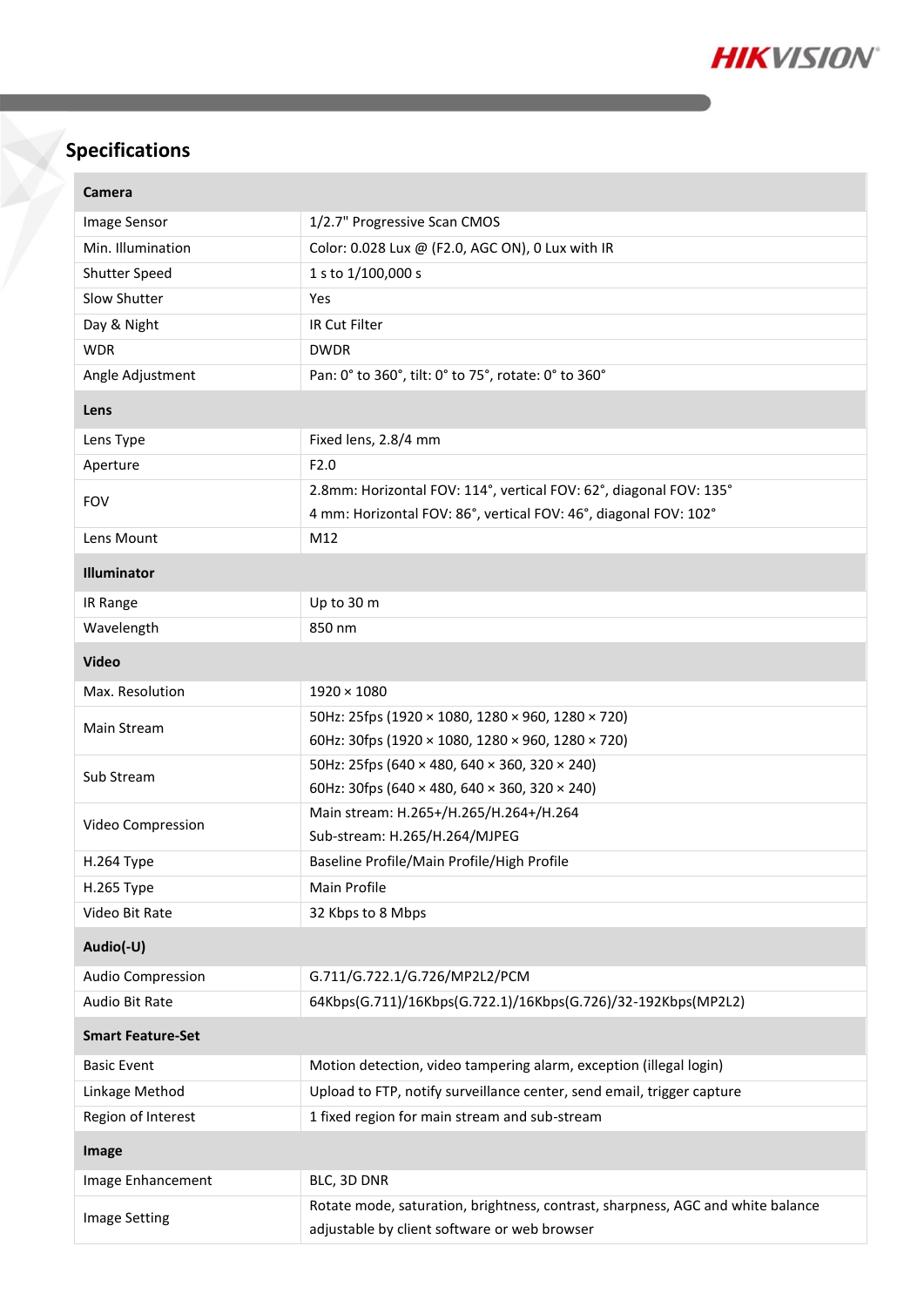

| Day/Night Switch                           | Day/Night/Auto/Schedule                                                                                                           |
|--------------------------------------------|-----------------------------------------------------------------------------------------------------------------------------------|
| <b>Network</b>                             |                                                                                                                                   |
| Protocols                                  | TCP/IP, ICMP, HTTP, HTTPS, FTP, DHCP, DNS, RTP, RTSP, RTCP, NTP, IGMP, QoS, UDP                                                   |
| API                                        | ONVIF (PROFILE S, PROFILE G), ISAPI, SDK                                                                                          |
| Simultaneous Live View                     | Up to 6 channels                                                                                                                  |
| User/Host                                  | Up to 32 users, 3 levels: administrator, operator and user                                                                        |
| Client                                     | iVMS-4200, iVMS-4500, iVMS-5200, Hik-Connect                                                                                      |
| Web Browser                                | IE8+, Chrome 41.0-44, Firefox 30.0-51, Safari 8.0-11                                                                              |
| Interface                                  |                                                                                                                                   |
| <b>Communication Interface</b>             | 1 RJ45 self-adaptive Ethernet port                                                                                                |
| Audio                                      | 1 audio input (built-in microphone), mono sound                                                                                   |
| Interface Style                            | Pigtail style interface                                                                                                           |
| General                                    |                                                                                                                                   |
| <b>Firmware Version</b>                    | 5.5.83                                                                                                                            |
| <b>General Function</b>                    | One-key reset, heartbeat, mirror, password protection, privacy mask, watermark, IP<br>address filter                              |
| Reset                                      | Reset via web browser and client software                                                                                         |
| <b>Startup and Operating</b><br>Conditions | -30 °C to 60 °C (-22 °F to 140 °F), humidity 95% or less (non-condensing)                                                         |
| <b>Storage Conditions</b>                  | -30 °C to 60 °C (-22 °F to 140 °F), humidity 95% or less (non-condensing)                                                         |
| Power Supply                               | 12 VDC ± 25%, $\Phi$ 5.5 mm coaxial power plug; PoE (802.3af, class 0)                                                            |
| Power Consumption and Current              | 12 VDC, 0.4 A, max. 5 W; PoE (802.3af, 36 V to 57 V), 0.20 A to 0.10 A, max. 6.5 W                                                |
| Material                                   | Camera body: metal, bottom base : plastic                                                                                         |
| <b>Dimensions</b>                          | Camera: $94.4 \times 0110$ mm (3.7" $\times$ 04.3")                                                                               |
|                                            | With package: 150 × 150 × 141 mm (5.9" × 5.9" × 5.6")                                                                             |
| Weight                                     | Camera: Approx. 354 g (0.8 lb.)                                                                                                   |
|                                            | With package: Approx. 681 g (1.5 lb.)                                                                                             |
| Approval                                   |                                                                                                                                   |
| <b>EMC</b>                                 | 47 CFR Part 15, Subpart B; EN 55032: 2015, EN 61000-3-2: 2014, EN 61000-3-3: 2013,                                                |
|                                            | EN 50130-4: 2011 +A1: 2014; AS/NZS CISPR 32: 2015; ICES-003: Issue 6, 2016; KN 32:                                                |
|                                            | 2015, KN 35: 2015                                                                                                                 |
| Safety                                     | UL 60950-1, IEC 60950-1:2005 + Am 1:2009 + Am 2:2013, EN 60950-1:2005 + Am                                                        |
|                                            | 1:2009 + Am 2:2013, IS 13252(Part 1):2010+A1:2013+A2:2015, IEC/EN 60950-1<br>2011/65/EU, 2012/19/EU, Regulation (EC) No 1907/2006 |
| Chemistry                                  |                                                                                                                                   |
| Protection                                 | Ingress protection: IP66 (IEC 60529-2013)                                                                                         |

*\* Listed resolutions are only selectable options. It does not mean that all streams can work at their maximum resolution at the same time.*

#### **Available Model**

 $\sum_{i=1}^{n}$ 

DS-2CD1323G0-IU (2.8/4 mm)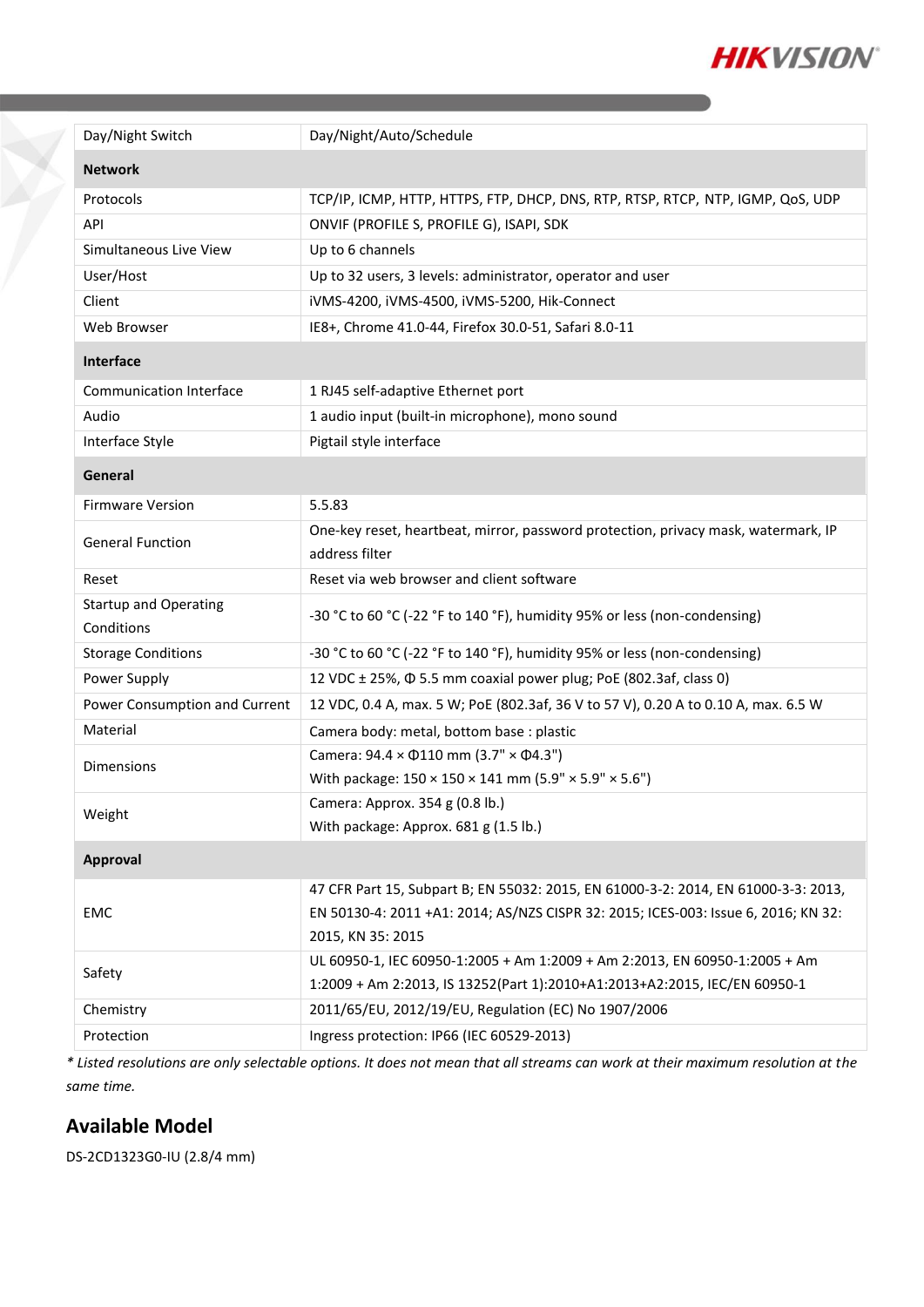

## **Dimension**





Unit: mm (inch)

## **Accessory**



**DS-1272ZJ-110-TRL Wall Mount**



**DS-1280ZJ-S Junction Box**



**DS-1275ZJ-SUS Vertical Pole Mount**



**DS-1276ZJ-SUS Corner Mount**